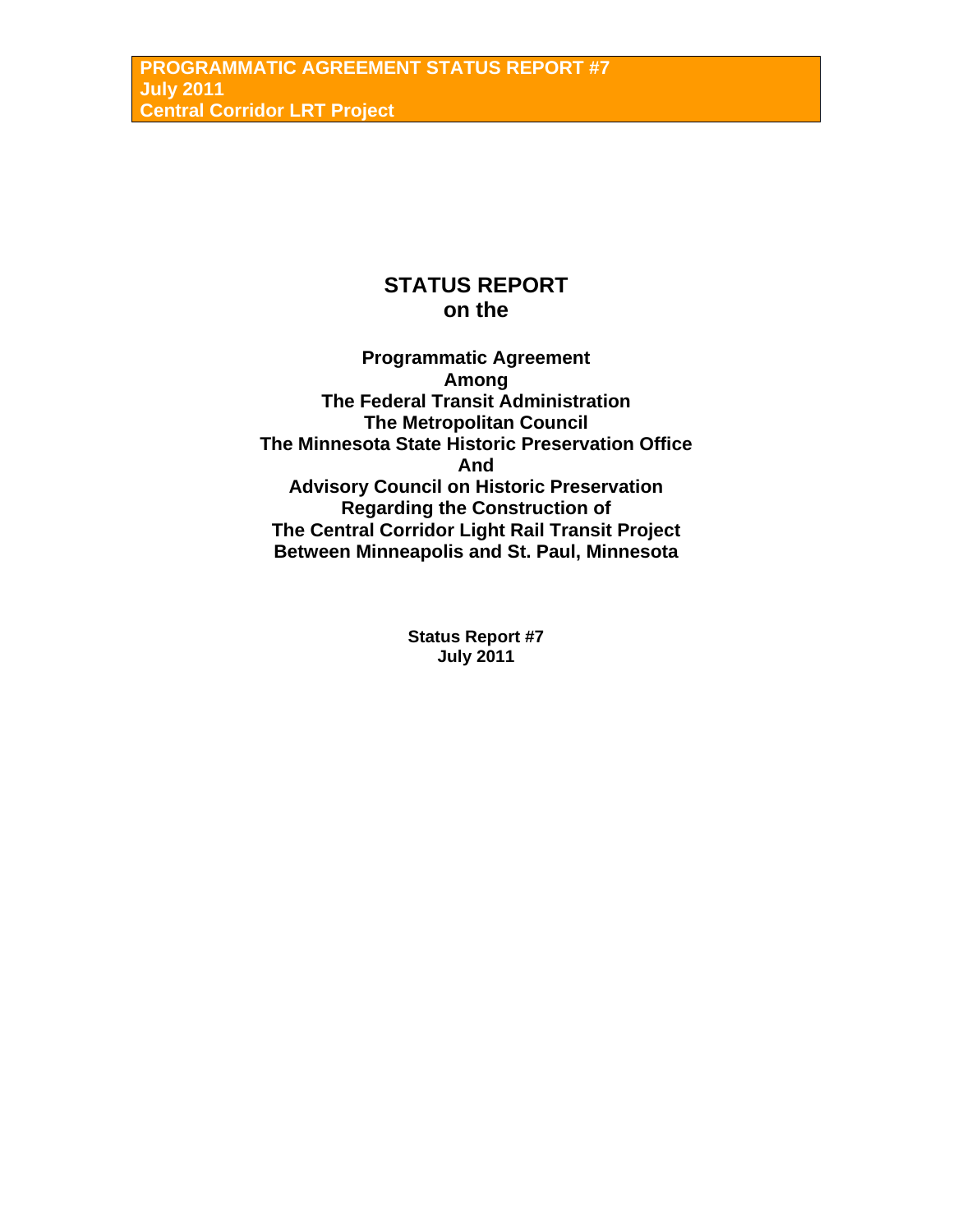### **INTRODUCTION**

The Central Corridor Light Rail Transit (LRT) project is an approximately 11-mile LRT line that will serve the Minneapolis and St. Paul downtown areas, as well as the University of Minnesota (U of M) and the State Capitol complex. In downtown Minneapolis, it will integrate with the Hiawatha LRT line. There will be 23 stations along the line, including five shared with the existing Hiawatha LRT and an operations and maintenance facility will be constructed as part of the project in downtown St. Paul.

This Status Report covers the period from April 1, 2011 to June 30, 2011.

# **STIPULATION I: PROJECT DESIGN DEVELOPMENT**

The obligations of Stipulation I of the CCLRT Programmatic Agreement are complete with submittal of the final set of design plans for the Operations and Maintenance Facility (as reported in Status Report #5).

## **STIPULATION II: DESIGN OF FUTURE STATIONS AT HAMLINE, VICTORIA AND WESTERN**

The obligations of Stipulation II of the CCLRT Programmatic Agreement are complete with submittal of the final design plans for the stations at Hamline Avenue, Victorian Street, and Western Avenue (reported in Status Report #3) and MnSHPO findings that the plans were consistent with the Secretary of Interior Standards (as reported in Status Report #4).

# **STIPULATION III: ARCHAEOLOGY**

There have been no actions pertaining to this stipulation in the reporting period.

### **STIPULATION IV: RESOLUTION OF ADVERSE EFFECTS**

As of the date of the completion of this Status Report, MnSHPO has made adverse effects findings for four historic properties and/or districts – the St. Paul Urban Renewal Historic District, the State Capitol Mall Historic District, the St. Paul Union Depot, and the Lowertown Historic District.

St. Paul Union Depot: As previously reported, a final Mitigation Plan addressing adverse effects of the CCLRT project to the St. Paul Union Depot has been approved by MnSHPO and circulated to parties to the Programmatic Agreement. Implementation of the Mitigation Plan will occur as part of Civil East construction activities and is expected to be completed in 2013.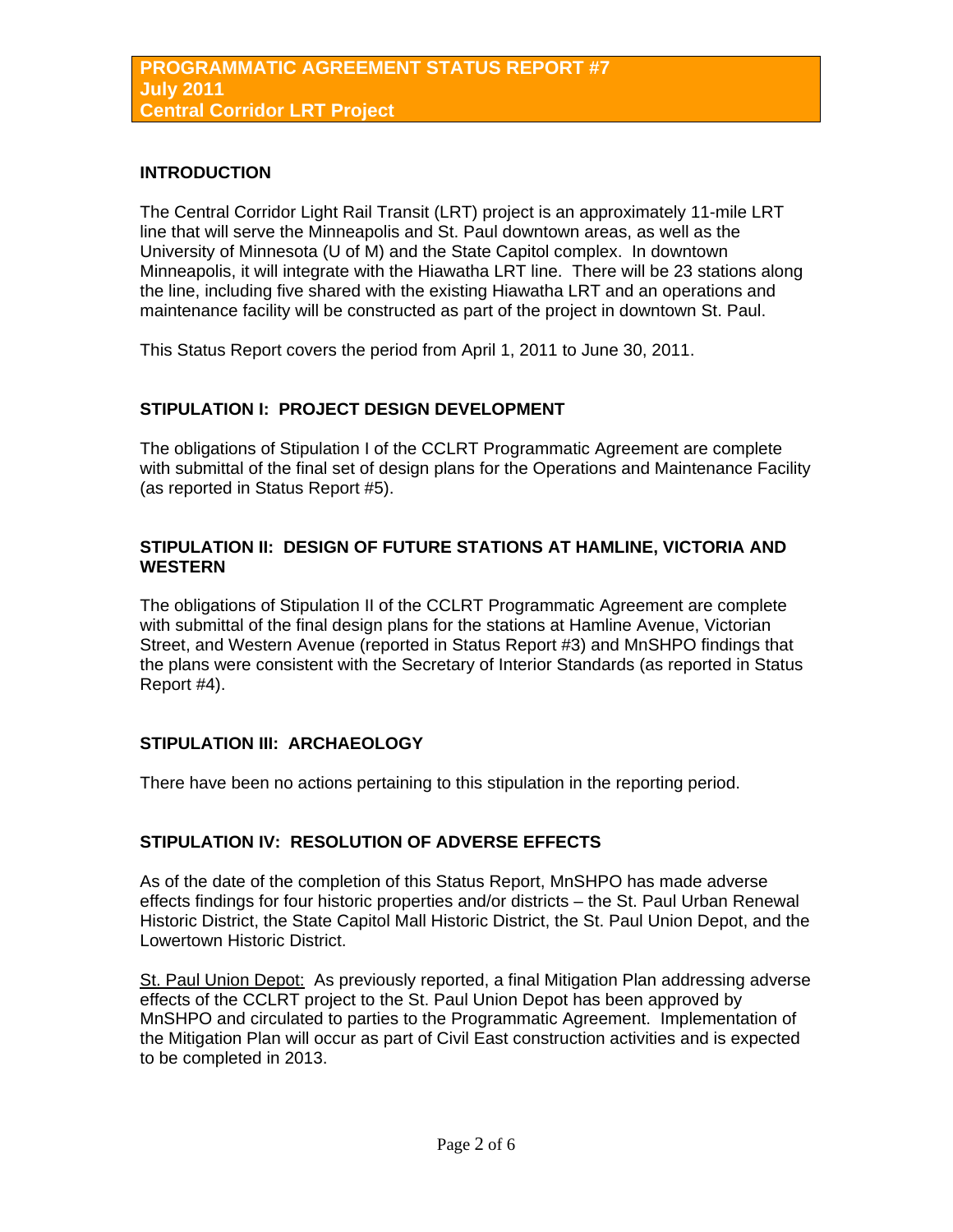#### **PROGRAMMATIC AGREEMENT STATUS REPORT #7 July 2011 Central Corridor LRT Project**

State Capitol Mall Historic District: A final mitigation plan was circulated to MnSHPO and all parties on February 25, 2010. Implementation of the mitigation plans is anticipated to be complete in 2011.

St. Paul Urban Renewal Historic District: Mitigation for effects to the St. Paul Urban Renewal Historic District was documented in the Programmatic Agreement and is reported under Stipulation VII.

Lowertown Historic District: A final mitigation plan addressing adverse effects of the CCLRT Operations and Maintenance Facility to the Lowertown Historic District was circulated to parties to the Programmatic Agreement in June. Discussions will take place in July with St. Paul Heritage Preservation Commission staff on the schedule for moving forward with mitigation plan implementation.

# **STIPULATION V: NOISE AND VIBRATION ASSESSMENT AND MITIGATION**

The obligations of Stipulation V of the CCLRT Programmatic Agreement are complete with submittal of the final copy of the Vibration Noise Management Remediation Plan (VNMRP) as reported in Status Report #4 and completion of consultation with property owners, as reported in Status Report #5.

### **STIPULATION VI: PARKING AND TRAFFIC**

Stipulation VI.A: There have been no actions pertaining to this stipulation in the reporting period.

Stipulation VI.B: There have been no actions pertaining to this stipulation in the reporting period.

Stipulation VI.C: CCPO outreach and public involvement staff continued to work during this reporting period with the City of St. Paul in implementing parking grant programs available through the City to small business owners along University Avenue. Reporting on the status of the implementation of parking mitigation is now taking place on a monthly basis as required by the FTA's Finding of No Significant Impacts for the Supplemental Environmental Assessment published in March 2011. A copy of the monthly business mitigation status report can be found at [www.centralcorridor.org](http://www.centralcorridor.org/).

### **STIPULATION VII: RECORDATION OF CEDAR STREET AND REDEVELOPMENT DESIGN GUIDLELINES**

360 Cedar Street Recordation*:* The provisions of this stipulation were completed and documented in a letter dated January 8, 2010 from MnSHPO finding that the documentation fulfills Stipulation VII.A of the Programmatic Agreement.

Design Guidelines for 4<sup>th</sup>/5<sup>th</sup>/Minnesota/Cedar streets block: There have been no actions pertaining to this stipulation in the reporting period.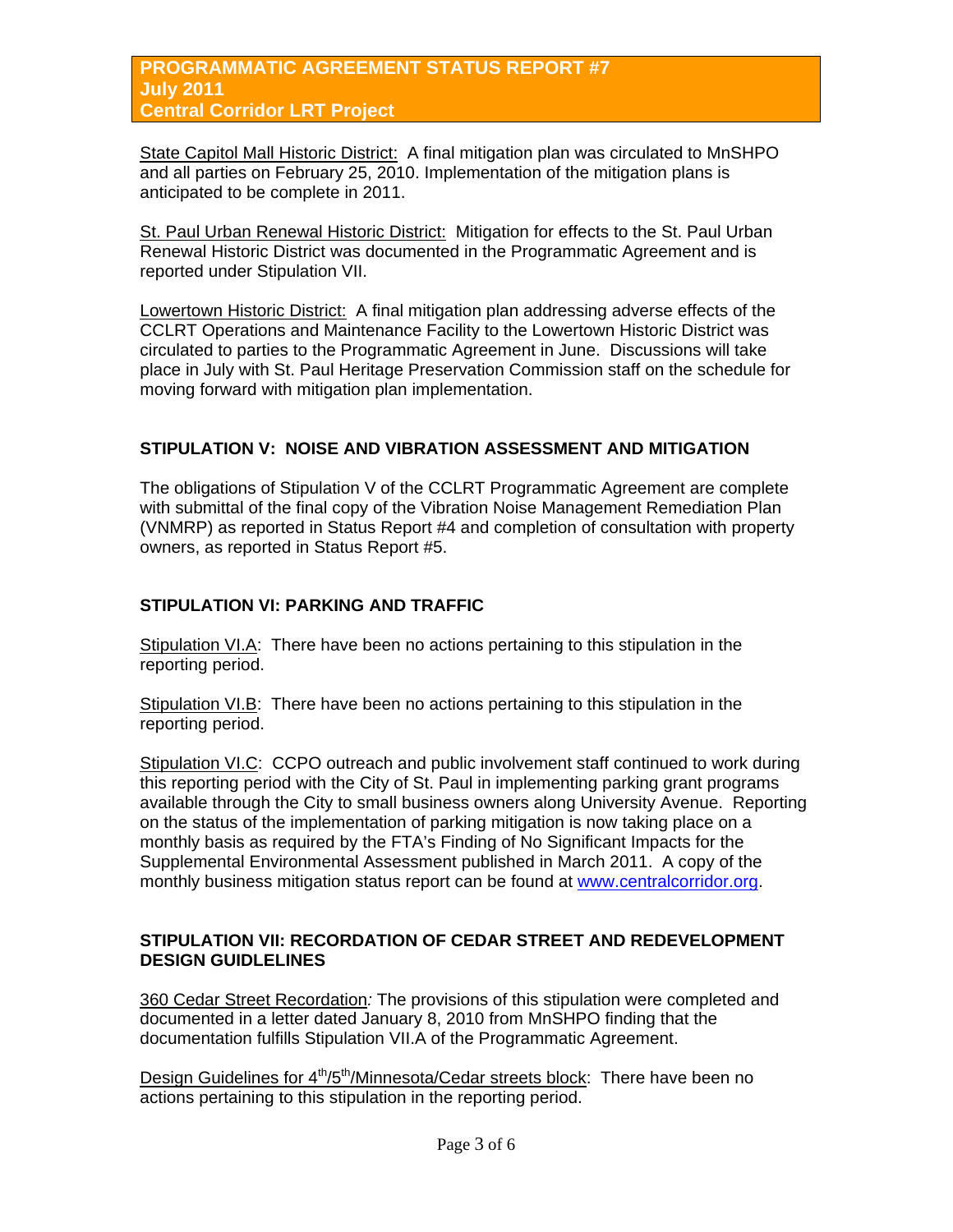#### **STIPULATION VIII: NATIONAL REGISTER NOMINATION FORMS**

In June, CCPO staff met with staff from MnSHPO, St. Paul's Heritage Preservation Commissions, and the Minnesota Preservation Alliance to discuss advancing the timing for preparation of National Register nomination forms. Participants at the meeting advised that this was very desirable for a number of reasons, not least of which being the ability for NRHP-listed property owners to access funds to rehabilitate and improve their properties.

Subsequent to the meeting, CCPO sent a letter to MnSHPO committing to beginning this work as earlier as possible, with the goal of completing all National Register nomination forms by first quarter 2012.

#### **STIPULATION IX: PUBLIC EDUCATION**

Stipulation IX.A: There have been no actions pertaining to this stipulation in the reporting period.

Stipulation IX.B: There have been no actions pertaining to this stipulation in the reporting period.

Stipulation IX.C: In December 2009, a Scope of Work, implementing Tasks A and B of Stipulation IX was sent to MnSHPO. In their response, MnSHPO requested the scope be sent to all parties to the Programmatic Agreement with a subsequent meeting to gather input on the scope from parties. This meeting took place in mid-January. Subsequently, a final scope was issued based on comments received.

#### **STIPULATION X: PUBLIC INFORMATION AND INVOLVEMENT**

Stipulation X.A: All documents developed as part of implementing the stipulations in the Programmatic Agreement, copies of status reports, and other documentation are being made available at [www.centralcorridor.org](http://www.centralcorridor.org/).

Stipulation X.B: No objections have been noted during this reporting period.

### **STIPULATION XI: PROTECTION MEASURES**

As reported in Status Report #4, a final copy of the Construction Protection Plan (CPP) was distributed to all parties to the Programmatic Agreement in May 2010. During this reporting period, Civil East (construction of LRT tracks, reconstruction of roadways and sidewalks, LRT station construction, etc. in St. Paul) and Civil West (similar activities as Civil East, but in Minneapolis) contracts were initiated and several meetings were held with both contractors to review the measures contained in the CPP (and contained in contract specifications) (Stipulation XI.B). Vibration monitoring and reporting (on a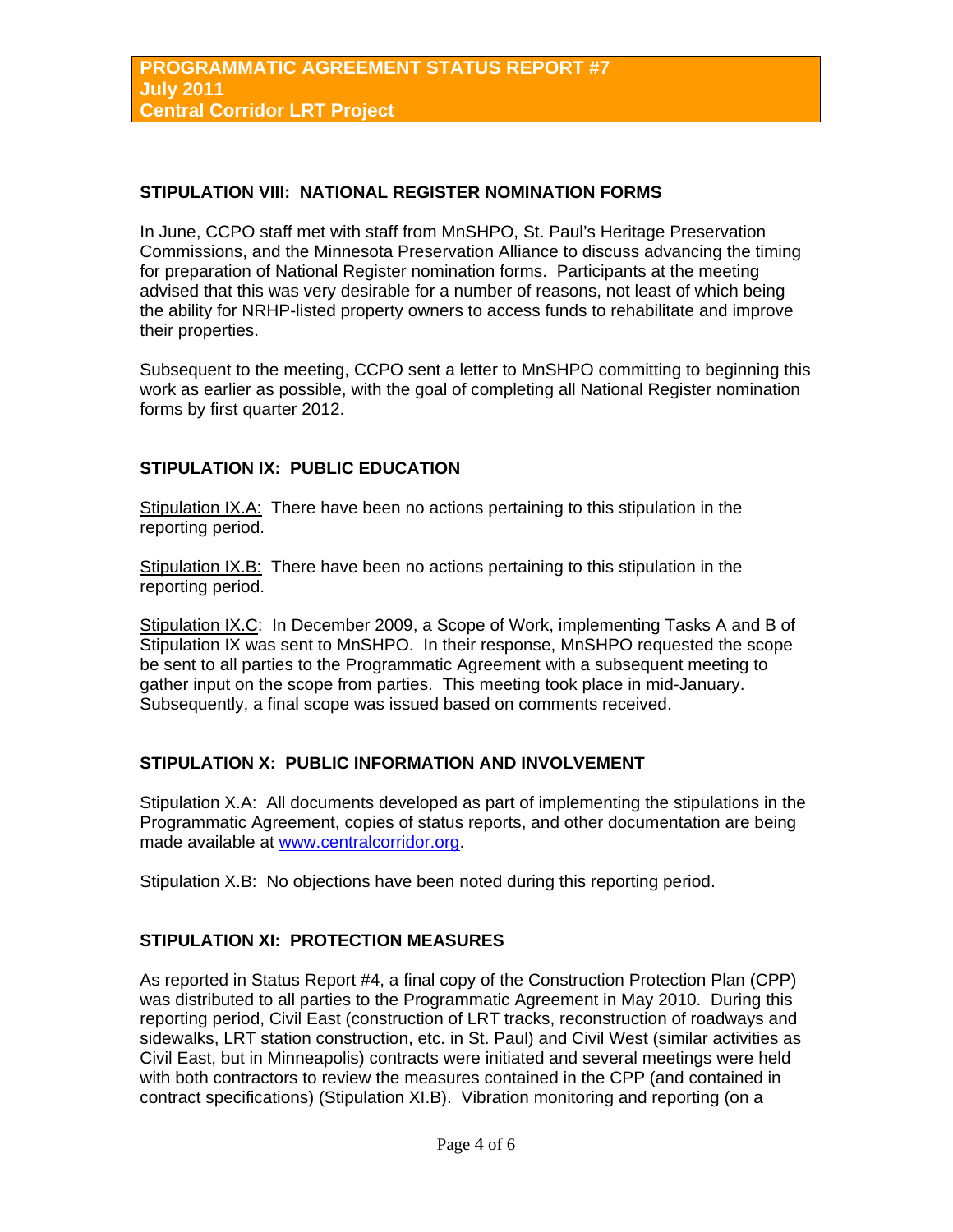### **PROGRAMMATIC AGREEMENT STATUS REPORT #7 July 2011 Central Corridor LRT Project**

weekly basis) will take place throughout the duration of vibration-intensive construction activities for these construction contracts.

## **STIPULATION XII: PROJECT MODIFICATIONS**

In early March, MnSHPO was provided notification that the CCPO was proposing temporary modifications to Pillsbury and Pleasant streets in the University of Minnesota Old Campus Historic District to facilitate bus and pedestrian detours related to CCLRT construction. This letter also informed MnSHPO that the University of Minnesota was requesting that some changes be made permanently.

MnSHPO responded on April 8, 2011 indicating that temporary improvements proposed in the Old Campus Historic District were acceptable but that permanent improvements proposed would constitute and adverse effect. Based on this finding, CCPO and University of Minnesota reconsidered proposals for permanent improvements at this location. In early June, a new proposal was sent to MnSHPO. A response was received on June 30, 2011 from MnSHPO indicating the limited scope of permanent improvements (a new traffic signal that was identical to the signal approved by MnSHPO at Arlington and Pleasant streets) will have no adverse effect on the University of Minnesota Old Campus Mall Historic District.

### **STIPULATION XIII: PROJECT DISCOVERY**

There have been no actions pertaining to this stipulation in the reporting period.

#### **STIPULATION XIV: QUARTERLY REPORT ON AGREEMENT IMPLEMENTATION**

This is the seventh quarterly report prepared on the status of implementation of Central Corridor LRT Programmatic Agreement stipulations.

### **STIPULATION XV: STANDARDS**

All work carried out pursuant to the Programmatic Agreement has been carried out consistent with the requirements noted in this stipulation.

#### **STIPULATION XVI: DISPUTE RESOLUTION**

There have been no disputes requiring resolution in the reporting period.

### **STIPULATION XVII: AMENDMENTS**

There have been no requests, nor any preparation of, amendments to the Programmatic Agreement during the reporting period.